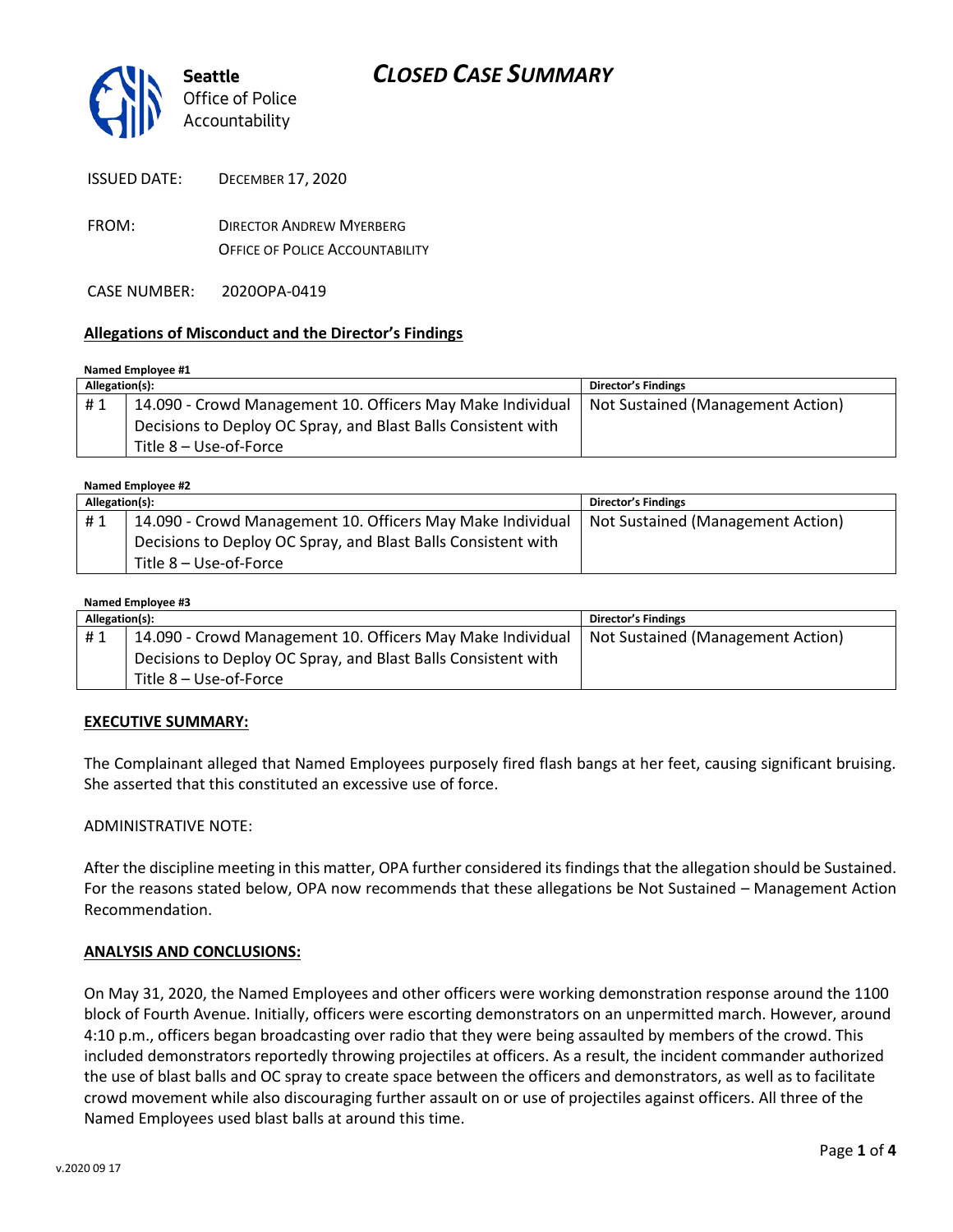# *CLOSED CASE SUMMARY*

OPA CASE NUMBER: 2020OPA-0419

The Complainant was with other demonstrators in this vicinity and was affected by the blast balls. She initiated this OPA complaint and was interviewed by OPA. She said that something happened in the crowd that led to officers forming a bicycle line in front of her. She and other demonstrators knelt in the street in front of the bicycle line with their hands raised. Officers began moving towards them while yelling at them to move back. A blast ball detonated near her, causing her to get up and run. As she ran, multiple blast balls were detonating near her, with one detonating directly next to her, causing a deep bruise and knot in her right calf. The Complainant believed that the officers' use of blast balls was excessive given the circumstances.

OPA also interviewed another demonstrator who was with the Complainant at the time the blast balls were used. He said that there were no dispersal orders given and that the officers deployed blast balls without warning. He further stated that the demonstration was a peaceful one and that no arrests were being made at the time that officers began deploying blast balls against demonstrators.

OPA reviewed the use of force reports generated by each of the Named Employees and interviewed them. Named Employee #1 (NE#1) responded to the location in question with his bicycle unit. He said that he was aware that people in the crowd had been throwing projectiles at officers. He recalled that, even as the crowd began to respond to officers' dispersal orders to move southbound from the area, some demonstrators continued to throw projectiles at officers. NE#1 said that he deployed two blast balls to the west side of 4<sup>th</sup> Avenue. He stated that, at the time he deployed, protesters were actively throwing projectiles. NE#1 said that the basis for his deployment was to protect himself and other officers and to create space between the crowd and the arresting officers who were situated behind him. NE#1 stated that he did not target any specific person with his first blast ball and, instead, he threw it in an open area to keep the crowd moving out of the location. He indicated that his second deployment was directed towards an individual who was holding a compost bin in front of him while moving down the street. NE#1 explained that he felt that this individual presented a threat as the individual could be using the compost bin as cover to throw projectiles at officers. NE#1 stated that he did not know where the Complainant was in the crowd and that he did not target her with his blast ball deployments.

Named Employee #2 (NE#2) also deployed one blast ball. He stated that protesters in the crowd were not complying with orders to disperse. He reported that he rolled a blast ball towards protesters in order to get the crowd moving because, from his perspective at the time, they were not dispersing. NE#2 said that his deployment was also based on an order from a Lieutenant authorizing blast balls and to ensure officer safety from projectiles. He stated that he did not target anyone with the blast ball and, instead, rolled it towards the sidewalk in front of the protesters. The blast ball hit the curb of the sidewalk and bounced back towards officers. Accordingly, the blast ball ultimately discharged in the street and did not affect any protesters. He said that he did not see or target the Complainant.

Named Employee #3 (NE#3) said that she was escorting a crowd when she heard over the radio that protesters were throwing projectiles and officers had been injured. She arrived at that location with her bicycle unit and worked to set up a perimeter. She recalled that the crowd was pushing towards officers and was yelling for arrestees to be released. She said that the crowd again began throwing projectiles at officers. The crowd then became stagnant. She heard a Lieutenant go over the radio to authorize the use of blast balls to disperse the crowd and to prevent assaultive behavior towards officers. NE#3 said that she observed a stagnant crowd standing at a street corner near an intersection. She rolled a blast ball towards that group to get the protesters to begin moving and to disperse. She said that she did not target anyone in particular and that the blast ball detonated in her desired location. Ultimately, NE#3's rationale for her deployment was to move the crowd and protect officers. She, like the other Named Employees, said that she did not target the Complainant or know where she was in the crowd.



**Seattle**

*Office of Police Accountability*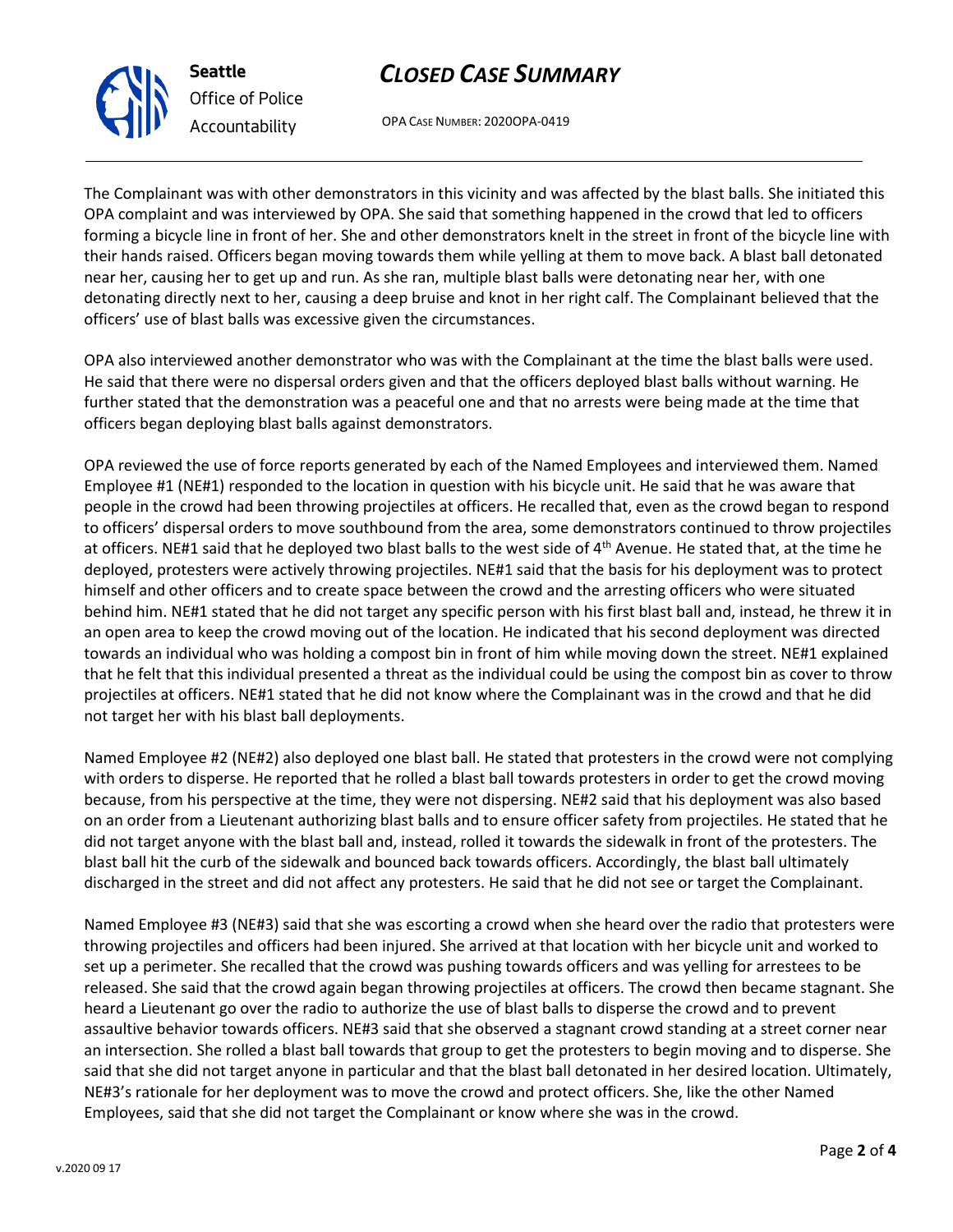## *CLOSED CASE SUMMARY*



OPA CASE NUMBER: 2020OPA-0419

The deployment of the blast balls was recorded on Body Worn Video (BWV) of multiple officers, as well as recorded on a video taken by the Complainant. From a review of that BWV, it was clear that ongoing conflicts were occurring earlier between protesters and officers. However, at the time that the Named Employees deployed blast balls, there was no video evidence showing projectiles being actively thrown. The BWV also indicated that, at the time of the deployments, the crowds were largely moving, while slowly. Several individuals in the crowd, including the Complainant, had their hands up while walking away.

## **Named Employee #1 - Allegation #1** *14.090 - Crowd Management 10. Officers May Make Individual Decisions to Deploy OC Spray, and Blast Balls Consistent with Title 8 – Use-of-Force*

SPD Policy 14.090-POL-10 governs the use of blast balls and it directs that use of this less-lethal tool shall have the primary objective of defending the officer, defending another, or preventing significant destruction of property. SPD Policy 8.300-POL-10 provides further guidance on blast balls. SPD Policy 8.300-POL-10(3) generally provides for when such force is appropriate. It states that the use must be objectively reasonable, necessary, and proportional. (SPD Policy 8.300-POL-10(3).) This section of the policy further directs that: "When feasible, officers shall avoid deploying blast balls in the proximity of people who are not posing a risk to public safety or property." (*Id*.) Lastly, SPD Policy 8.300-POL-10(4) instructs that: "The preferred method of blast ball deployment is low deployment ('bowling style'). Officers may use a high deployment ('overhand throw') when the need for a farther deployment or the need to get around an obstruction outweighs the risk created by the separating sub-munition."

In evaluating the uses of blast balls by the Named Employees, OPA recognizes that the protests were, at times, chaotic, and that projectiles were thrown at officers at various points. However, at the time of the deployments in question, both the BWV and the third-party video showed no evidence of projectiles coming from protesters towards officers. The BWV also indicated that, albeit slowly, the demonstrators were moving out of the area at the time of the deployments and that a number of individuals held their hands up while walking away.

OPA initially recommended that, based on the circumstances and when applying the relevant policies, the Named Employees' blast ball deployments were inconsistent with policy. In reaching this preliminary finding, OPA found no evidence supporting the conclusion that, at the time of the deployments, any officers, including the Named Employees, were being subjected to projectiles or otherwise being physically harmed. As such, and again at the moment of the deployments, there was no indication that the protesters in that location were currently posing a risk to public safety or property. The sole exception to this may have been the deployment of the blast ball towards the individual holding the compost bin in front of them. However, even in that situation, there was no evidence on video showing that individual actually throwing projectiles. Moreover, even if that deployment was consistent with policy, NE#1 deployed one other blast ball under the same circumstances as the other Named Employees that has the same problems. In addition, at the times of the deployments, the protesters in whose direction the blast balls were rolled were walking away from the location. While perhaps they were not doing so as quickly as the officers may have wanted, this undermined the need to use a blast ball under these circumstances and yields the conclusion that the deployments were not justified.

At the discipline meeting for this case, the officers' chain of command raised a compelling point – at the time of this incident, the deployments in question were consistent with the officers' training. Moreover, the deployments were consistent with the Department's practice in moving crowds. The chain of command posited that, until a recent finding